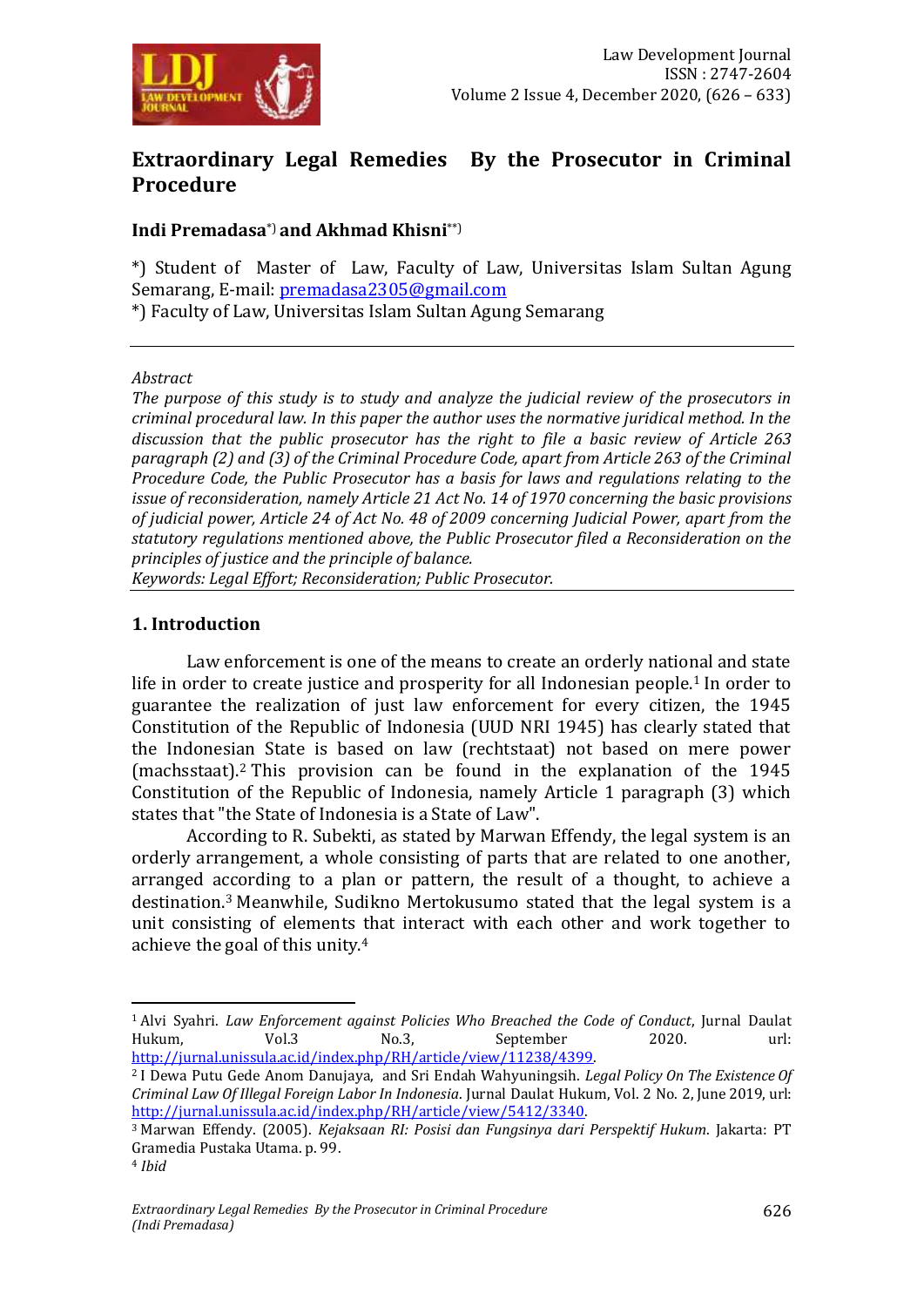Law Development Journal

ISSN : 2747-2604

The legal system according to Lawrence M Friedman, consists of 3 (three) elements that influence each other, namely: legal substance, legal structure, and legal culture.5In a rule of law, the system used to solve various criminal problems that occur in social life is a criminal justice system.6The term criminal justice system was first introduced by criminal law experts in the United States as a reaction to the failure of the working mechanism of law enforcement officials and law enforcement agencies in reducing the crime rate. This failure led to the emergence of the idea of the need for a "system approach" in the criminal justice administration mechanism. This approach, in criminology and crime prevention theory is known as a "criminal justice system model".<sup>7</sup>

In a criminal justice system, a court decision can be said to have obtained permanent legal force8(in kracht van gewijsde), in the current criminal procedure law (KUHAP) and in Government Regulation Number 27 of 1983 concerning the Implementation of the Criminal Procedure Code, do not regulate it at all. However, in the Decree of the Minister of Justice Number M.14-PW.07.03 of 1983 concerning Additional Guidelines for the Implementation of the Criminal Procedure Code, it is stated that a new court decision is declared to have permanent legal force if the time limit for thinking has been exceeded 7 (seven) days after the first level court decision and 14 (fourteen) days after the decision of the appellate court.<sup>9</sup>

In connection with the notion of reconsideration, there is no specific definition that provides this definition, Andi Hamzah provides the definition of reconsideration as the right of the convict to ask to correct a court decision that has become permanent, as a result of a judge's mistake or negligence in making his decision.<sup>10</sup> Meanwhile, Adami Chazawi stated that the reconsideration was an extraordinary legal effort to oppose the fixed punishment decision and could only be submitted by the convict or his heirs.<sup>11</sup>

In legal practice, the formulation of Article 263 of the Criminal Procedure Code has generated controversial opinions and polemics among practitioners, academics and law enforcement officials. Some of them stated that only the convict or their heirs were entitled to apply for a judicial review (PK). This opinion is based on Article 263 paragraph (1) of the Criminal Procedure Code. Where as

 $\overline{a}$ <sup>5</sup> Lawrence M Friedman. (2001). *American Law An Introduction*, 2nd Edition. (Hukum Amerika: Sebuah Pengantar, Penterjemah Wisnu Basuki). Jakarta: Tata Nusa. p. 7-8.

<sup>6</sup> Vitriano Aditya Morradi, and Munsharif Abdul Chalim. *Criminal Law Enforcement Policies In Prevention Efforts Of Information Technology Crime*. Jurnal Daulat Hukum, Vol.2 No.2, June 2019. url[: http://jurnal.unissula.ac.id/index.php/RH/article/view/5545/3375.](http://jurnal.unissula.ac.id/index.php/RH/article/view/5545/3375)

<sup>7</sup> Cristina Soerya. (2001). *Kedudukan Kejaksaan Agung Sebagai Penegak Hukum Dalam Sistem Peradilan Pidana*. Jakarta: Puslitbang Kejaksaaan Agung RI. p.11.

<sup>8</sup> Wilmar Ibni Rusydan, Umar Ma'ruf, and Bambang Tri Bawono. *Judicial Activism In Criminal Case To Ensure The Human Rights Upholding (Study In State Court Of Semarang)*, Jurnal Daulat Hukum, Vol.2 No.4, December 2019. url: [http://jurnal.unissula.ac.id/index.php/RH/article/view/8347/3868.](http://jurnal.unissula.ac.id/index.php/RH/article/view/8347/3868)

<sup>9</sup> Ahmad Fauzi. *Analisis Yuridis Terhadap Upaya Hukum Luar Biasa Peninjauan Kembali (PK) Oleh Jaksa Dalam Sistem Hukum Acara Pidana Indonesia*. Jurnal Hukum, Vol.4 No.2, February-July 2014. p. 142.

<sup>10</sup> Andi Hamzah, and Irdan Dahlan. (1987). *Upaya Hukum Dalam Perkara Pidana*. Bina Aksara. p.4.

<sup>11</sup> Adami Chazawi. (2010). *Lembaga Peninjauan Kembali (PK) Perkara Pidana, Penegakan Hukum dalam Penyimpangan Praktik & Peradilan Sesat*. Jakarta: Sinar Grafika. p. 1.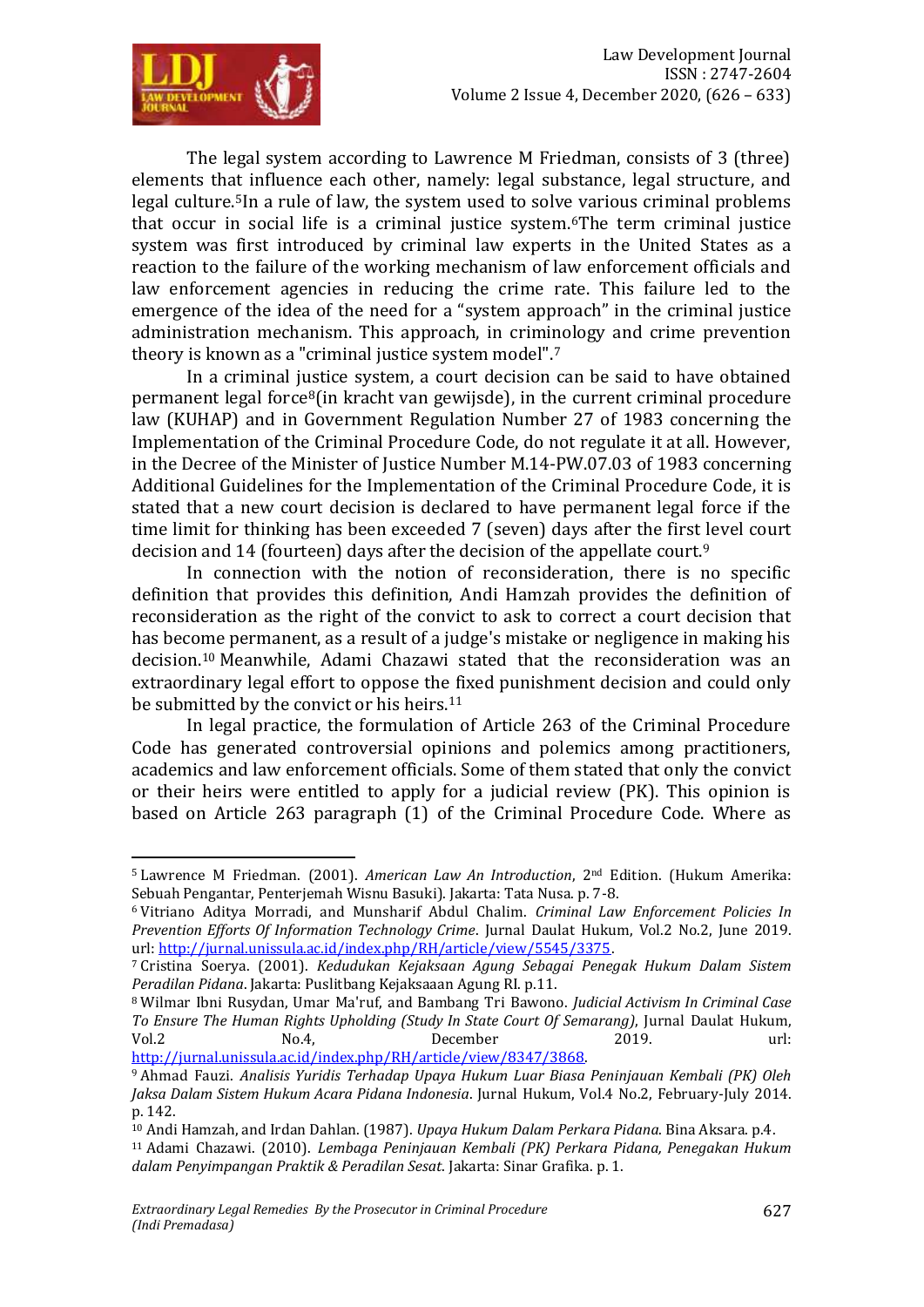

according to the actual fact Article 263 consists of 3 (three) paragraphs, namely paragraph (1) regulating the rights of the convicted person or his heirs to apply for a Judicial Review, paragraph (2) adheres to the basic reasons or requirements for filing a review and paragraph (3) which is often forgotten and considered nonexistent by some practitioners, namely regulating the rights of other parties who are not convicted or their heirs. The party that is not explicitly stated only has the right in the sense of being able to file a judicial review if there is a court ruling stating that the accused is deemed proven but not followed by a criminal conviction. Since there is no conviction in the verdict, the decision referred to in Article 263 paragraph (3) is clearly not a convict, but another party dealing with the convicted person, namely the Public Prosecutor (JPU). Thus it can be concluded that there are two parties entitled to apply for a Judicial Review based on Article 263 of the Criminal Procedure Code, namely the convicted party or his heirs (Article 263 paragraph (1) KUHAP) and the Public Prosecutor (Article 263 paragraph (3) KUHAP).<sup>12</sup>

Based on the above background, this study aims to determine and analyze reconsideration by the prosecutor in criminal procedural law?

### **2. Research Methods**

This research uses the normative juridical method, with an emphasis on literature study. As a normative-based juridical writing, this writing is based on an analysis of legal norms, both law in the sense of law as it is written in the books (in statutory rules) and law in the sense of decided by judge thought judicial process (court decisions). Thus, the object to be analyzed is legal norms, both in statutory regulations and those that have been concretely stipulated by the judge in cases decided in court.

### **3. Result and Discussion**

1

### **Judicial Review by Prosecutors in Criminal Procedure Law**

As is well known, the function of criminal procedure law is to seek and obtain or at least approach the complete truth of a criminal case so that the application of criminal law can be precisely and honestly to a person or group who commits the criminal act,<sup>13</sup> Van Bemellen even more explicitly stated that the function of criminal procedural law is to seek the truth, provide certainty by judges, and enforce decisions.14Broadly speaking, the provision of legal certainty is the main foundation in the implementation of criminal procedural law itself, so that the judge's decision to be taken is the right decision which will then be carried out (execution) by the prosecutor so as to create order, tranquility, peace, justice and prosperity in Public.<sup>15</sup>

<sup>12</sup> HMA Kuffal. (2010). *Penerapan KUHAP Dalam Praktik Hukum*. Malang: UMM Press. p. 294-295.

<sup>13</sup> Daliyo. (2001). *Pengantar Hukum Indonesia*. Jakarta: Prehallindo. p. 221.

<sup>14</sup> Andi Hamzah. (2006). *Hukum Acara Pidana Indonesia*. Jakarta: Sinar Grafika. p. 8-9. <sup>15</sup> *Ibid*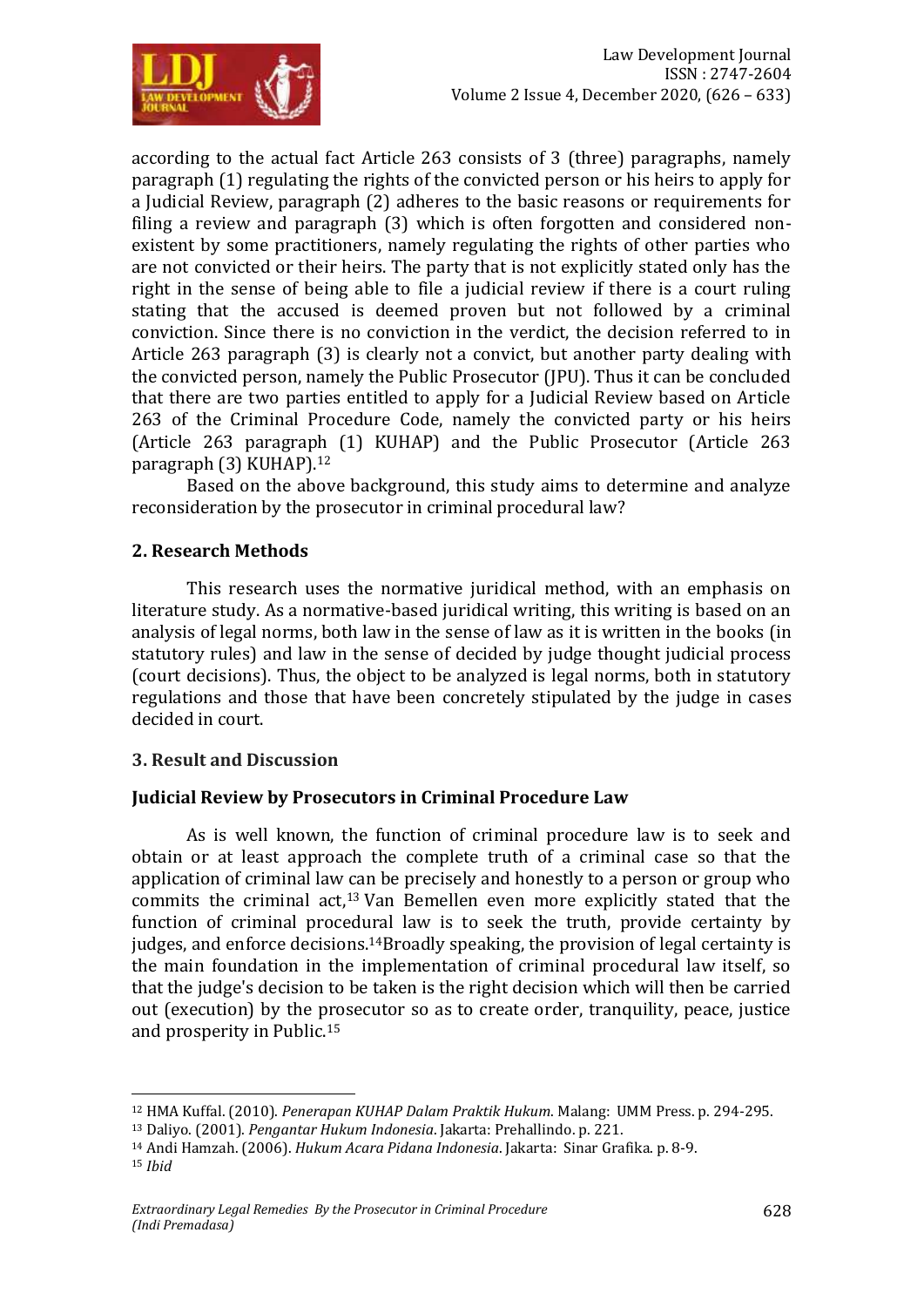

Although currently the Criminal Procedure Code is more than 30 years old, the enactment of Article 263 of the Criminal Procedure Code regulates extraordinary legal remedies called reconsiderations (PK) in its implementation, which still raises a counter-opinion. Because in reality there are still some experts, practitioners and legal observers who argue that those who can apply for a PK are the convicted person or their heir of Article 263 paragraph (1) of the Criminal Procedure Code, while the public prosecutor is actually acting for and on behalf of the state and at the same time representing the crime victim is considered not has the right to file a legal remedy for judicial review.<sup>16</sup>

If we read and understand it completely and not interpreted in pieces the contents of Article 263 of the Criminal Procedure Code, until now there are still some parties who argue that only the convict or his heirs are entitled to apply for PK, while the public prosecutor who in fact represents the community and victims of crime. deemed not eligible to apply for PK.

A part from being unfair, this opinion is not based on a complete and objective interpretation of Article 263 of the Criminal Procedure Code. Based on the sound of Article 263 paragraph (1) and (2) of the Criminal Procedure Code, it is expressly stated that those who can apply for PK are the convict or his heirs. However, based on "article 263 paragraph (3) of the Criminal Procedure Code", it turns out that apart from the "convicted" or "heir" there are still other parties who can submit legal remedies for judicial review (PK), namely the other party is not explicitly mentioned but the other party is not another is the public prosecutor, against a court decision that has obtained the power of inckracht which in its dictum or which reads states "the act accused has been proven but has not been followed by a conviction".17In other words, in the verdict the defendant is not subject to law or a criminal verdict even though the defendant has been found guilty or guilty, therefore in this case the public prosecutor has the right to file a PK, the convict has been found guilty but still not sentenced.

The right of the prosecutor to file a legal remedy for formal legal review is not regulated in Act No. 8 of 1981 concerning KUHAP, but the public prosecutor to make legal remedies is only regulated in legal remedies, appeals and cassations (for legal purposes, Article 259 paragraph (1) KUHAP and Article 35 letter d Act No. 16 of 2004 concerning the RI Prosecutor's Office) for the PK itself is not legally regulated, but in practice the public prosecutor has the right to file a review for the public interest, the state, the victim and the parties. Third, indeed in the Criminal Procedure Code for the rights of victims and third parties it is not given space or is not regulated in the KUHAP, therefore the public prosecutor has the right to file a PK even though in formal law the public prosecutor is not allowed to,however, on the basis of justice and balance, the public prosecutor has the same rights as the convict or his heirs.

The formulation of Article 263 paragraph (3) of the Criminal Procedure Code can be seen that apart from the convict or his heirs, it turns out that there are other parties who can apply for PK, even though the other party is not explicitly stated. Since in the criminal court proceedings there are only two parties facing

<sup>16</sup> HMA Kuffal. (2010). *Op.Cit*. p. 232.

<sup>17</sup> *Ibid*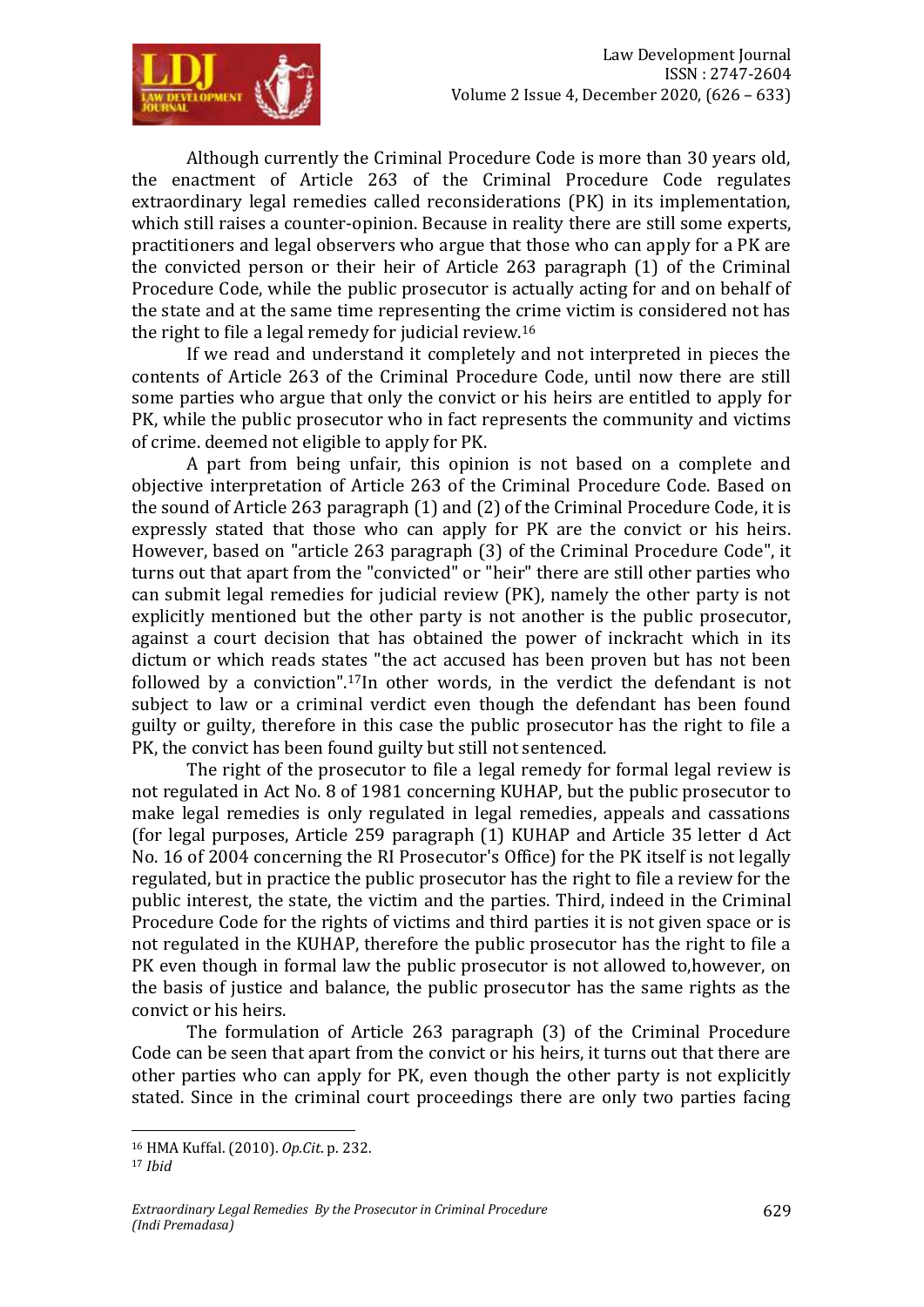

each other, namely the public prosecutor and the defendant (with or his legal advisor), it can be easily concluded that the other party is the party facing the defendant, namely the public prosecutor (JPU). Therefore, the public prosecutor has the same rights as the convicted person or their expert in filing a PK and in the name of justice, the prosecutor as the state's representative, the victim and other interested parties.

Article 263 of the Criminal Procedure Code, which consists of three verses, is read in full and objectively so that it can produce conclusions that are in accordance with the sense of justice and human rights, both human rights owned by the convict or his heirs as well as human rights owned by crime victims or third parties who are involved in the process of representing by the public prosecutor. And to further strengthen the formulation of Article 263 paragraph (3) of the Criminal Procedure Code, it is necessary to compare it with the formulation of Article 248 paragraph (3) of Act no. 31 of 1997 concerning Military Criminal Procedure Law. Article 248 paragraph (3) of Act No. 31 of 1997 concerning Military Criminal Procedure Law can be said to be almost the same as the content of Article 263 paragraph (3) of the Criminal Procedure Code.

Besides that, in article 27 paragraph (1) of the 1945 Constitution of the Republic of Indonesia, it can be interpreted that every citizen (every person) apart from having the obligation to uphold the law and government, without exception whether they have the status as a suspect or defendant or the status as a victim. all crimes have the same position, dignity and human rights for justice seekers in general.<sup>18</sup>

In connection with the extraordinary legal remedies for the review, an event has been very interesting and can be said to be a historic event, because since the enactment of the Criminal Procedure Code on December 31, 1981. The public prosecutor can file a PK by making a legal breakthrough as happened in the convict's case. Muchtar Pakpahan, who by the Medan District Court sentenced him to 3 (three) years in prison and by the North Sumatra High Court at the appeal level, the defendant was sentenced to 4 (four) years in prison. Even though at the cassation level the defendant was acquitted of all lawsuits or charges, on the PK application submitted by the public prosecutor, and on 25 October 1996 with Number 55 PK/PID/1996 has canceled Muchtar Pakpakhan's verdict for 4 (four) years imprisonment. The Supreme Court's PK decision is a historical event in law enforcement in the Republic of Indonesia because the PK decision submitted by the public prosecutor is a legal breakthrough made by the public prosecutor and the Supreme Court accepts the PK submitted by the public prosecutor.<sup>19</sup>

In the formation of the provisions of Article 263 paragraph (3) of the Criminal Procedure Code which explicitly or formally do not explain that the prosecutor can apply for the PK, it can selectively make the legal basis as the prosecutor to file a PK in the future for the sake of upholding justice and truth.

The legal basis used by the public prosecutor to file a review is Article 263 paragraphs (1), (2) and (3) KUHAP, Act No. 49 of 2009 concerning Judicial Power,

<sup>18</sup> HMA Kuffal. (2010). *Op.Cit*. p. 235.

<sup>19</sup> Yading Ariyanto. (2015). *Hak Jaksa Penuntut Umum Mengajukan Peninjauan Kembali Dalam Perspektif Keadilan Hukum di Indonesia.* Universitas Brawijaya: Magister Ilmu Hukum. p. 10.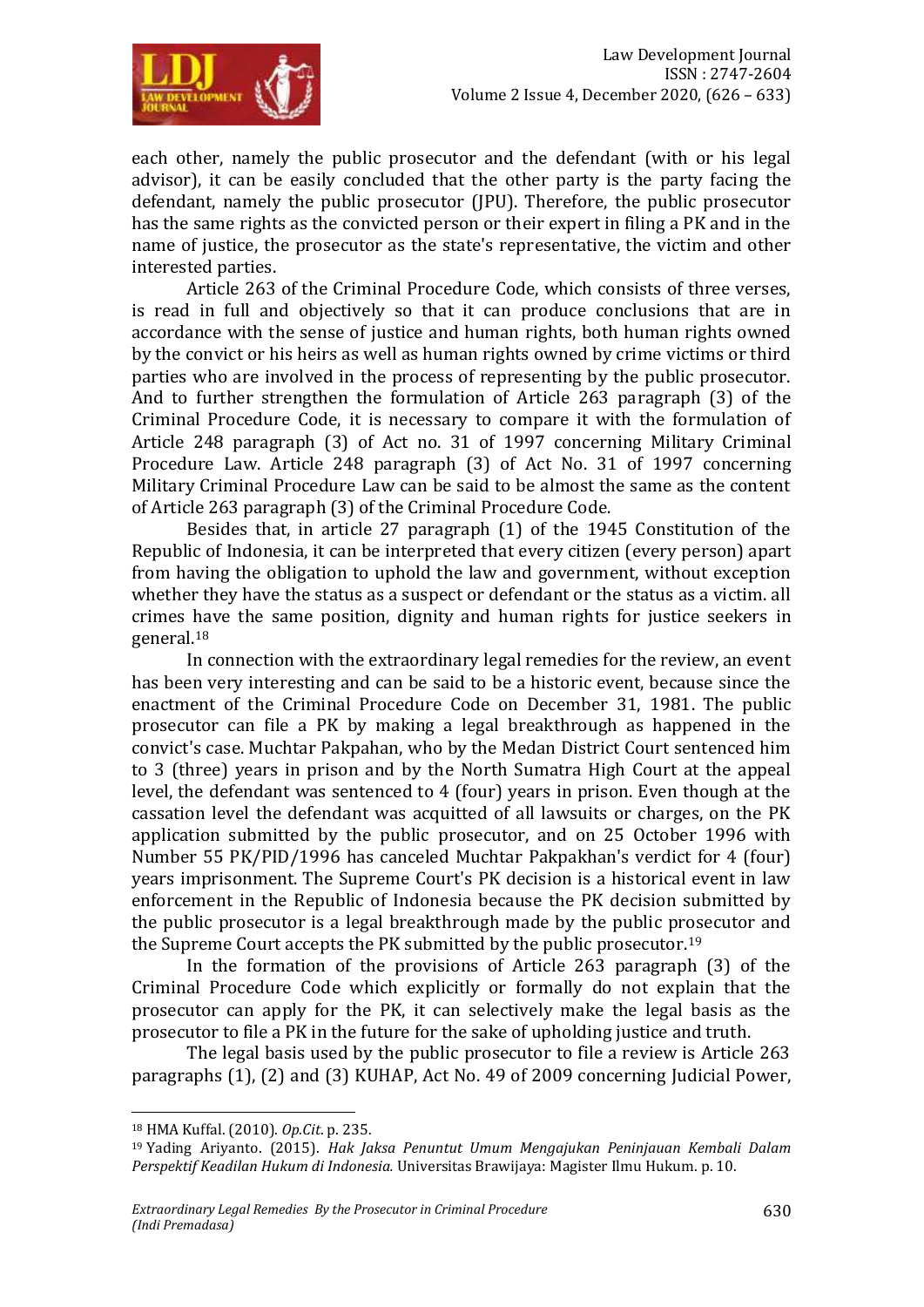

Act No. 14 of 1970 Concerning the Principles of Power judiciary of the Republic of Indonesia, Act No. 19 of 1964 concerning the basic provisions of judicial power, Act No. 13 of 1965 concerning courts within the general judiciary and MA, and the Ghandi Memorial School are the basis for consideration of prosecutors proposing PK and making Jurisprudence.<sup>20</sup>

The substance of the PK is based on the basis that the state has wrongly convicted an innocent population and cannot be corrected by ordinary legal remedies but must be done with extraordinary legal remedies, namely PK, but according to the author, in applying for PK, it is not only intended for the convict or his heirs. but also to prosecutors, on the basis of justice and the principle of balance, if we look closely at the contents of Article 263 paragraph (3) of the Criminal Procedure Code, people who have been proven guilty but not followed by a punishment, which means that people who have been proven guilty are not followed by this criminal act. which is unfair, because a person who has been proven guilty but has not been subject to punishment, is an error or mistake by a judge. Therefore, it is natural for the public prosecutor to file a PK against a criminal act.

The PK legal remedies filed by the prosecutor cause many pros and cons among academics, legal practitioners and legal experts where each of them has a different view from one another, some say that PK is the right of the convict or his heirs based on Article 263 paragraph (1) The Criminal Procedure Code is not the right of the public prosecutor, but some say that the prosecutor has the same rights as the convicted person based on Article 263 paragraph (2) and paragraph (3) KUHAP and Act No. 48 of 2009 concerning judicial power in particular. Article 10 paragraph (1) and Article 24 paragraph (1), from this legal basis, if the contents of the article are examined both in the Criminal Procedure Code and Act No. 48 of 2009 concerning Judicial Power, the prosecutor has the same position as the convicted person, that is, they can apply for a PK. ,The first PK filed by the prosecutor was in the Muchtar Pakpahan case at the Muchtar Pakpahan District Court level was convicted by the Medan first instance court, and at the high court upheld the first instance court's decision, but at the cassation level Muchtar Pakpahan was acquitted because he was not proven. From the beginning of Muchtar Pakphan's case, the public prosecutor submitted a PK because on a strong basis to achieve a sense of justice, because according to the prosecutor's view that the judge made a mistake and made a real mistake in giving a decision and the existence of a new means of evidence (novum), as well as on the basis of justice then from The prosecutor has the same right to apply for a PK.<sup>21</sup>

### **4. Closing**

The public prosecutor has the right to file a basic review of Article 263 paragraph (2) and (3) of the Criminal Procedure Code, apart from Article 263 of the KUHAP, the prosecutor has a basis for laws and regulations relating to the issue of reconsideration, namely Article 21 of Act No. 14 of 1970 regarding the basic

<sup>20</sup> Mochtar Kusumaatmadja. (2006). *Konsep-Konsep Hukum dalam Pembangunan*. Kumpulan Karya Tulis. p. 20.

<sup>21</sup> *Ibid*. p. 11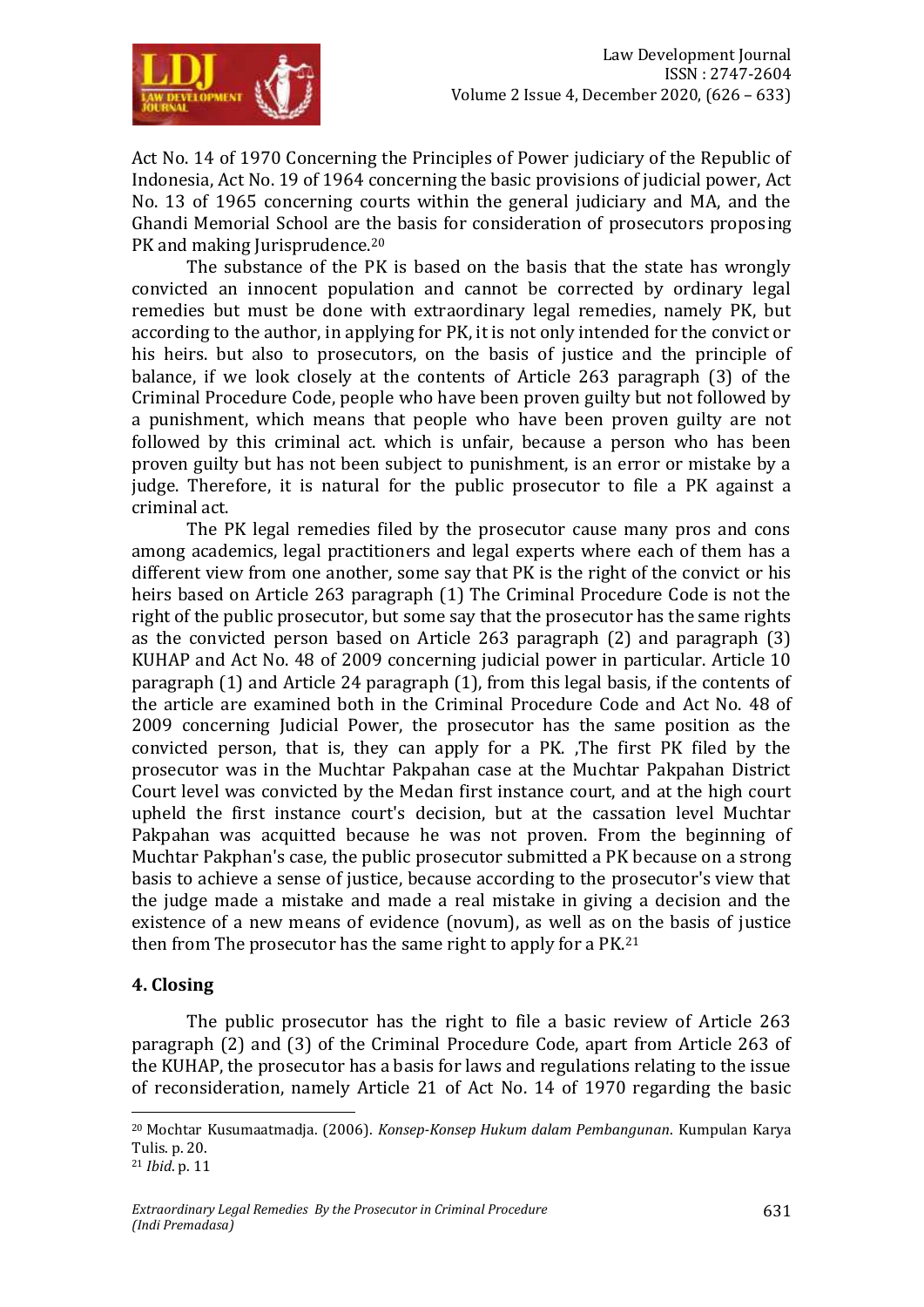

provisions of judicial power, Article 24 of Act No. 48 of 2009 concerning Judicial Power, apart from the statutory regulations mentioned above, the Prosecutor proposes a PK on the basis of the principles of justice and the principle of balance. receiving a review from the prosecutor is a legal breakthrough made by the prosecutor and used as jurisprudence for other prosecutors in filing a judicial review.

Based on the description above it is suggested that The judicial review decision by the public prosecutor should delve deeper into the objectives of the law. Not only focus on fairness in proportional equality, but also must pay attention to corrective justice. So that the rights of the convict must also be fulfilled. This is intended so that the State is not arbitrary, so that legal certainty can arise. Extraordinary legal measures should be used by the Attorney General, and for legal purposes. In this case it is contained in Article 259 paragraph (1) and paragraph (2) of the Criminal Procedure Code. For the public interest itself is First, when the suspect or defendant dies. Second, the case is ne bis in idem, a legal principle that prohibits a defendant from being tried more than once for an act if there is already a verdict that punishes or acquits him. Third, the case has expired by referring to Article 78 of the Criminal Code. Referring to the explanation above, it is possible for the Public Prosecutor to submit a Judicial Review in the Interest of Law.

# **5. References**

## **Journals:**

- [1] Ahmad Fauzi. *Analisis Yuridis Terhadap Upaya Hukum Luar Biasa Peninjauan Kembali (PK) Oleh Jaksa Dalam Sistem Hukum Acara Pidana Indonesia*. Jurnal Hukum, Vol.4 No.2, February-July 2014.
- [2] Alvi Syahri. *Law Enforcement against Policies Who Breached the Code of Conduct*. Jurnal Daulat Hukum, Vol.3 No.3, September 2020. url: [http://jurnal.unissula.ac.id/index.php/RH/article/view/11238/4399.](http://jurnal.unissula.ac.id/index.php/RH/article/view/11238/4399)
- [3] I Dewa Putu Gede Anom Danujaya, and and Sri Endah Wahyuningsih. *Legal Policy On The Existence Of Criminal Law Of Illegal Foreign Labor In Indonesia*. Jurnal Daulat Hukum, Vol.2 No.2, June 2019, url: [http://jurnal.unissula.ac.id/index.php/RH/article/view/5412/3340.](http://jurnal.unissula.ac.id/index.php/RH/article/view/5412/3340)
- [4] Vitriano Aditya Morradi, and Munsharif Abdul Chalim. *Criminal Law Enforcement Policies In Prevention Efforts Of Information Technology Crime*. Jurnal Daulat Hukum, Vol.2 No.2, June 2019, url: [http://jurnal.unissula.ac.id/index.php/RH/article/view/5545/3375.](http://jurnal.unissula.ac.id/index.php/RH/article/view/5545/3375)
- [5] Wilmar Ibni Rusydan, Umar Ma'ruf, and Bambang Tri Bawono, *Judicial Activism In Criminal Case To Ensure The Human Rights Upholding (Study In State Court Of Semarang)*. Jurnal Daulat Hukum, Vol.2 No.4, December 2019, url:<http://jurnal.unissula.ac.id/index.php/RH/article/view/8347/3868>

### **Books:**

[1] Adami Chazawi. (2010). *Lembaga Peninjauan Kembali (PK) Perkara Pidana, Penegakan Hukum dalam Penyimpangan Praktik & Peradilan Sesat*. Jakarta: Sinar Grafika.